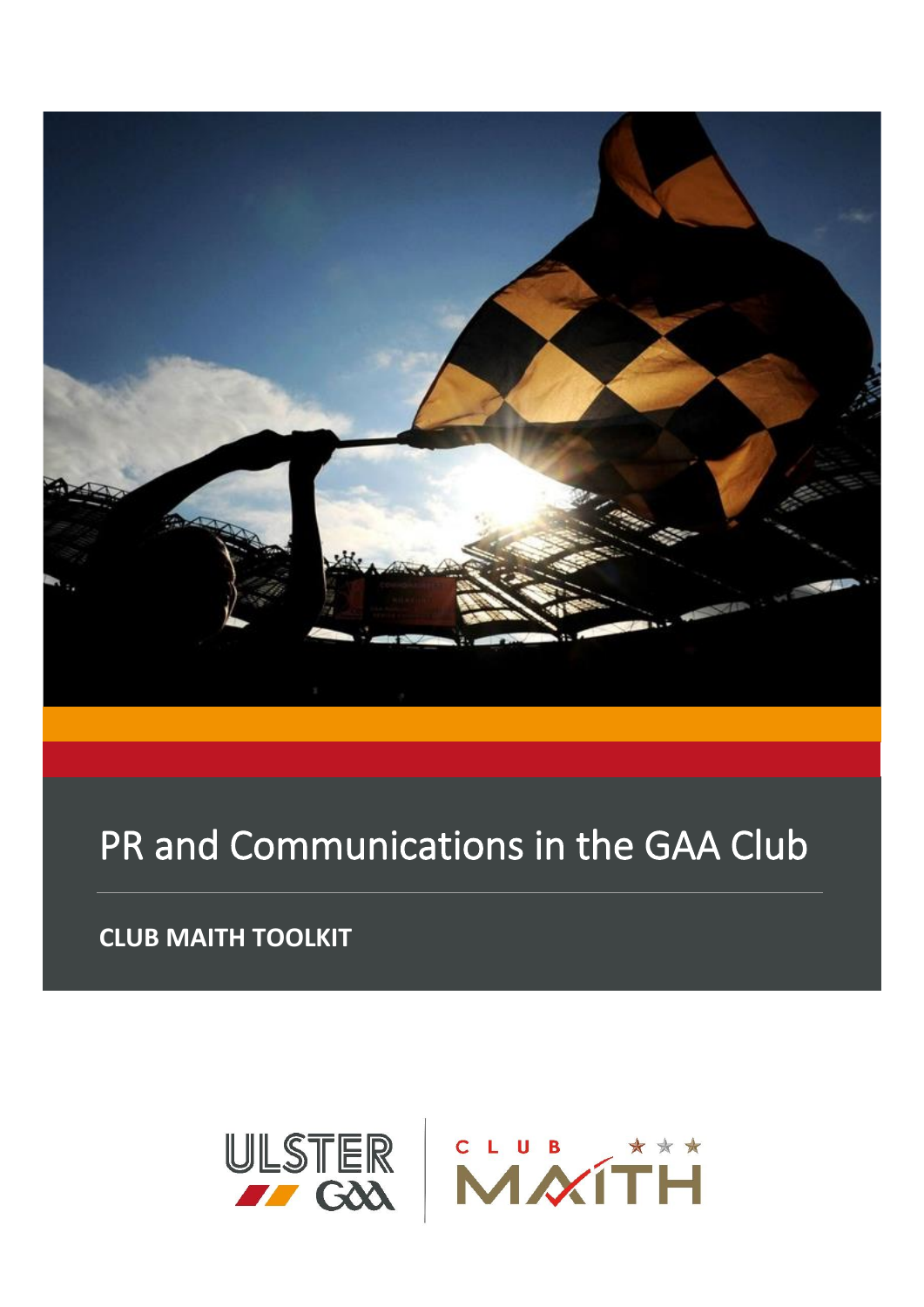# INTRODUCTION

GAA clubs across Ulster are doing a great job providing playing and volunteer opportunities for club members, promoting healthy lifestyles, encouraging people of all ages to get involved in the club, improving the local community through its games and activities. However, very often GAA clubs shy away from PR and Communications, thinking it's not part of their core duties. Communicating to your members and the wider public is a very important task for your club though and should be a focus for your PRO and Communications Sub Committee. Sell the GAA message and emphasise the importance of your club to your community. This advice note gives you some guidance on how to best communicate your club's message.

# SOCIAL MEDIA

Social media plays an ever increasing and important role in the organisation and promotion of our Games. It provides an engaging forum through which the GAA community can connect and keep our games top of mind

There are very many social media channels and clubs do not need a presence on all of them as this stretches resources and increases the risk of improper use. The channels explained in this section are established channels, deemed to be the most appropriate and effective for the GAA and its Clubs and Counties.

#### FACEBOOK

Facebook is a social networking website and service where users can post comments, share photographs and links to news or other interesting content on the Web and stream live video. Clubs and Counties can use Facebook to promote upcoming games and other events, post videos, share content from other accounts and create positive interaction with the community of followers. When setting up a Facebook page for a GAA Unit it should be set up as a 'Like' page and not as a personal 'Friend' page. If your page is not currently set up as a 'Like' page there are simple steps you can take to migrate to this page format. More information on this can be found via Facebook.

Some of the key features of Facebook include:

■ **Profile Photo** – This should be your official club crest

■ Cover Image – This can be modified to promote an upcoming event, celebrate a recent success or display important club information such as website address and contact details.

■ Status Updates - These allow you to update your followers with information. The best practice guidelines suggest that followers should be able to comment under your posts, but they shouldn't be able to create their own posts on your page.

■ Photos – regularly update your Facebook Page with good quality pictures from activities taking place in your club and encourage your members to tag themselves in the photos. Photos can be uploaded individually or as part of an album.

Facebook is best for:

■ Visual material such as photo galleries and videos

■ More detailed, less frequent posts

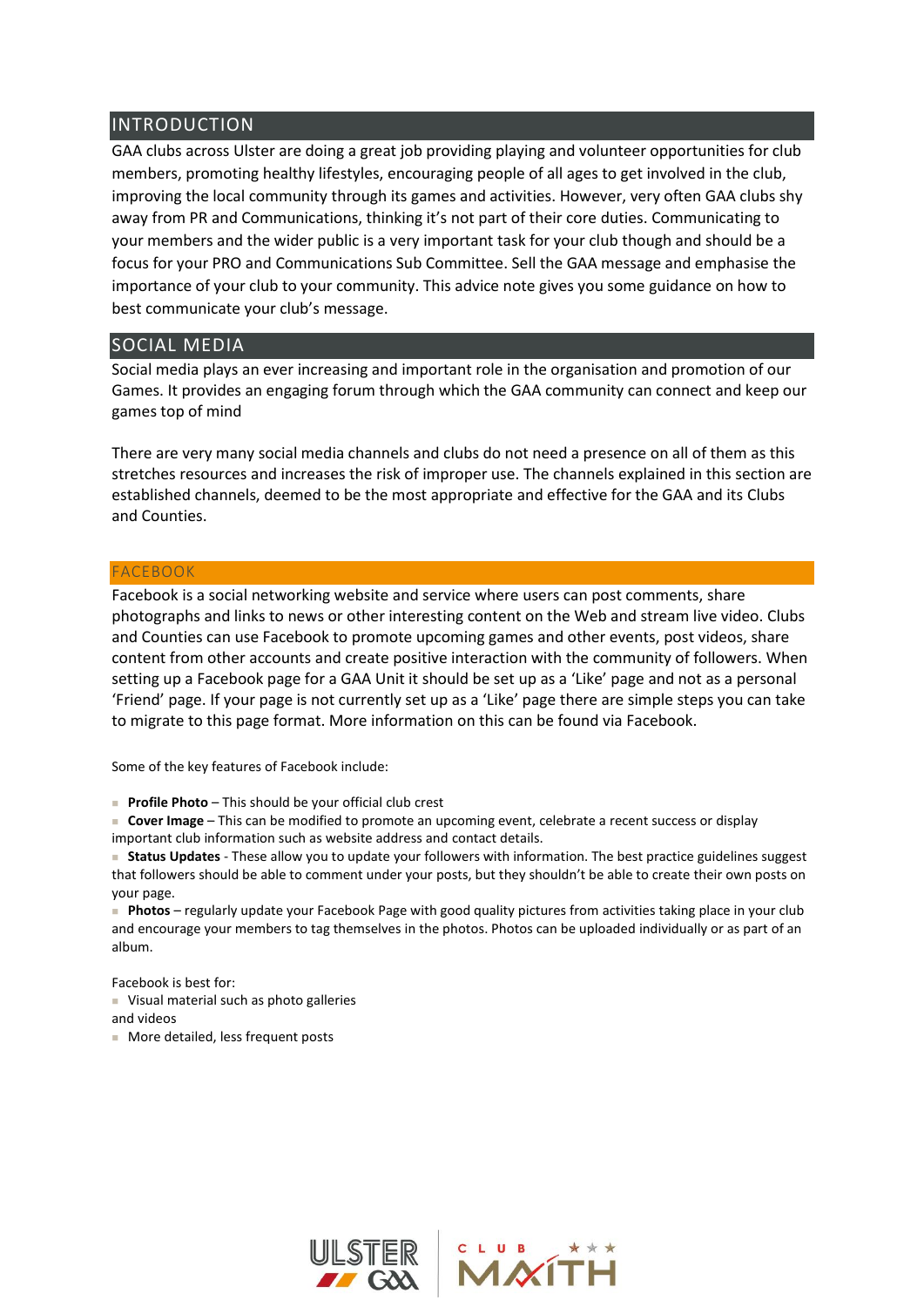## **TWITTER**

Twitter is on online news and social networking site where people communicate in short messages called tweets. Tweeting is sending short messages to anyone who follows you on Twitter, with the hope that your messages are useful and interesting to someone in your audience. Twitter is the perfect channel for Clubs to post live match updates and other timely news. Photos and video can be uploaded directly to Twitter. Links to external content such as news and match reports from a website is also a useful feature. You should encourage your followers to share or 're-tweet'

Twitter is often the platform on which inappropriate comments are made due to the 'in-themoment' nature of the platform and so admins should be highly aware when posting or moderating comments on this platform.

## INSTAGRAM

Instagram is a social networking app made for sharing photos and videos from a smartphone. Similar to Facebook or Twitter, everyone who creates an Instagram account has a profile and a news feed. When you post a photo or video on Instagram, it will be displayed on your profile. Instagram is like a simplified version of Facebook, with an emphasis on mobile use and visual sharing.

For Clubs, Instagram is the perfect platform for sharing the great photos that come from our Games. Instagram admins should be aware of legal restrictions around sharing photos and video taken OF and BY others on their account. Instagram Stories offer users the ability to post more timely content that will appear for 24 hours. Stories also offers other features such as polls and the opportunity to link to external content. It is the perfect way to give a behind the scenes insight to games and events.

The current GAA Social Media Policy and Guidelines document, which looks at this key area in more detail can be found at [www.ulster.gaa.ie/club-maith](http://www.ulster.gaa.ie/club-maith)

# CLUB WEBSITE

The club website should be your online hub and your social media should be used to complement this. Your club website should be well designed and should include the features and content such as:

- Correct club name in English and Irish
- Latest news / Club notes / Lotto results
- Latest fixtures and results
- Social media feeds / links
- Photo Galleries
- Sponsor's ads
- About the Club
- Location
- History
- Teams/Codes
- Club committees
- Contacts

Your club website should showcase the entirety of your club to include all codes at all age levels and don't forget about your Scór and cultural activity.

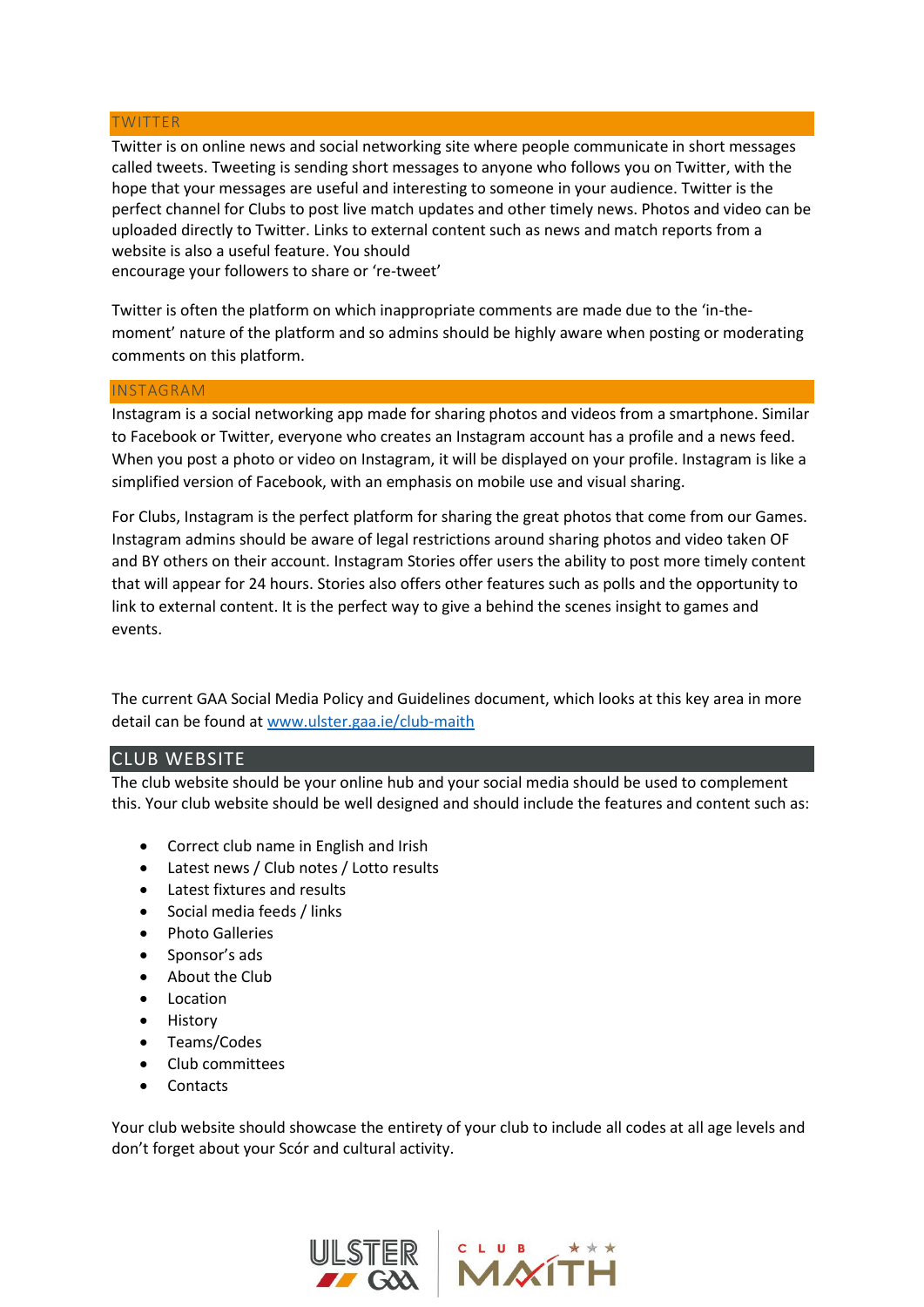#### MOBILE RESPONSIVE WEBSITES

With the majority of users now viewing websites on tablets or smart phone devices as opposed to desktop computers or laptops, it is important that the layout and / or content of your website responds or adapts to this, based on the size of the screen it is presented on.

A responsive website will automatically change to best fit the device that you are viewing it on, so this should be a key consideration when designing a new club website.

If you already have a website provided by the GAA (the Microsoft-based Club Website Solution), your website will continue to be supported. You can still receive support and guidance from globalservicedesk@ergogroup.ie for your site.

# NEW CLUB WEBSITES

Clubs who wish to develop a new website should look at the GAA's updates *Club & County* solution, which offers a progressive and more managed website than what was on offer from the previous solution. Details to be found at www.gaa.ie/my-gaa/administrators/club-website-solution

# TRADITIONAL MEDIA

# CLUB NOTES

A very important communications tool remains the club notes. PRO's across Ireland often spend their Sunday evenings writing up their club reports for their local newspapers and now you can publicise your club notes on your club website and your social media networks – making your notes more accessible to people.

Club notes are an ideal opportunity for you to provide short match reports across all age groups and all levels within your club. Try to make your notes completely integrated – so if you have Ladies Gaelic, Camogie or Hurling assign someone to provide you with notes on those sections of your club.

Your Club Notes should include match reports and promotion of upcoming events but you can also use your club notes to emphasis the place of your club within the community. You can do this by including: local deaths, births

and marriages within your club, key school events to promote good club-school links etc.

Remember, your notes are targeting your club members and will include those living away from home – so try to provide an overview of what's going on within your community. Every local newspaper is different in terms of coverage of club notes, so get to know your local newspapers and write your notes to suit. But remember your extended club/ community notes can be published in full on

your website and put a link onto your social media networks on a weekly basis.

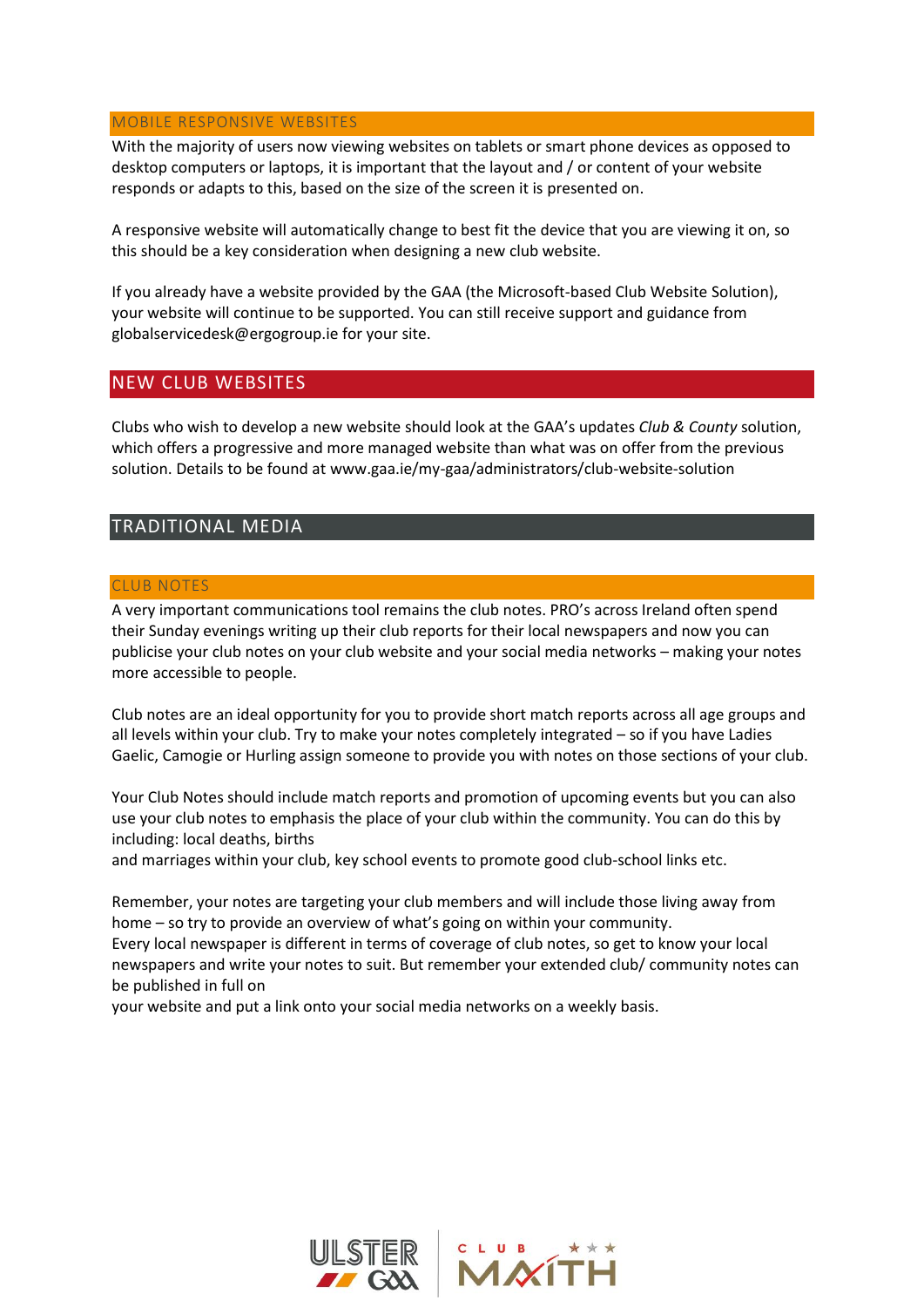#### LOCAL NEWSPAPERS

In addition to your club notes you can use your local newspapers to promote good news stories about your club. You can do this by releasing a Press Release and good quality photo. When writing a press release remember the "Five Ws" - Who; What; Why; Where; and When. They provide a framework around which all press releases should be built:

# **WHO is doing it?**

This is usually your Club or someone in it. Ensure that you include the full name of the Club in the first paragraph. Remember there may be two WHOs … for example your Club and a funder. Make sure to include both.

# **WHAT are they doing?**

State clearly and precisely exactly what it is you are doing. Ideally you should only be doing one thing. If you are holding a fundraising event or launching something state just that in the first paragraph. You can list all the various details later in the release.

## **WHY are they doing it?**

Again, state clearly and precisely why you are doing what you are doing. If you are opening a new pitch state just that in the first paragraph. Why you have developed the pitch and what you will do with it come later

## **WHERE and WHEN did it happen?**

This is self-explanatory but is essential to include nonetheless.

**REMEMBER** to send a good quality photo with your release as it will have better chance of being featured in the local media.

# BROADCAST MEDIA

TV is not typically accessible to GAA clubs but local radio is a great way to get your news out to a wider audience. To get coverage on your local radio simply send through your press release with contact details of someone confident to speak on the airwaves. You can also follow up your press release with a phone call to the studio to encourage your local radio presenter to cover your story.

Some general points to remember for both TV and radio interviews are:

- Write a few facts and figures on a single sheet of paper and make a mental note of three major points you want to get across. Make sure you get the three points across.
- Anticipate the most awkward questions you are likely to be asked and rehearse your answers with a colleague.
- Ask the reporter beforehand the area he/ she aims to cover in the interview
- Try to relax and keep the answers simple, avoiding jargon. Aim to be concise, alert and interesting. Speak slightly slower than normal.
- Tell others in the Club when the broadcast is planned so it can be monitored.

Some tips for radio interviews are:

- If it is over the phone, call the reporter back if you need to collect your thoughts and make sure you know when the recording starts and finishes.
- Choose a quiet location for an interview into a tape recorder.
- If it is in the studio get there in good time and tell them you've arrived.
- Don't thump the table or use your hands to express yourself.